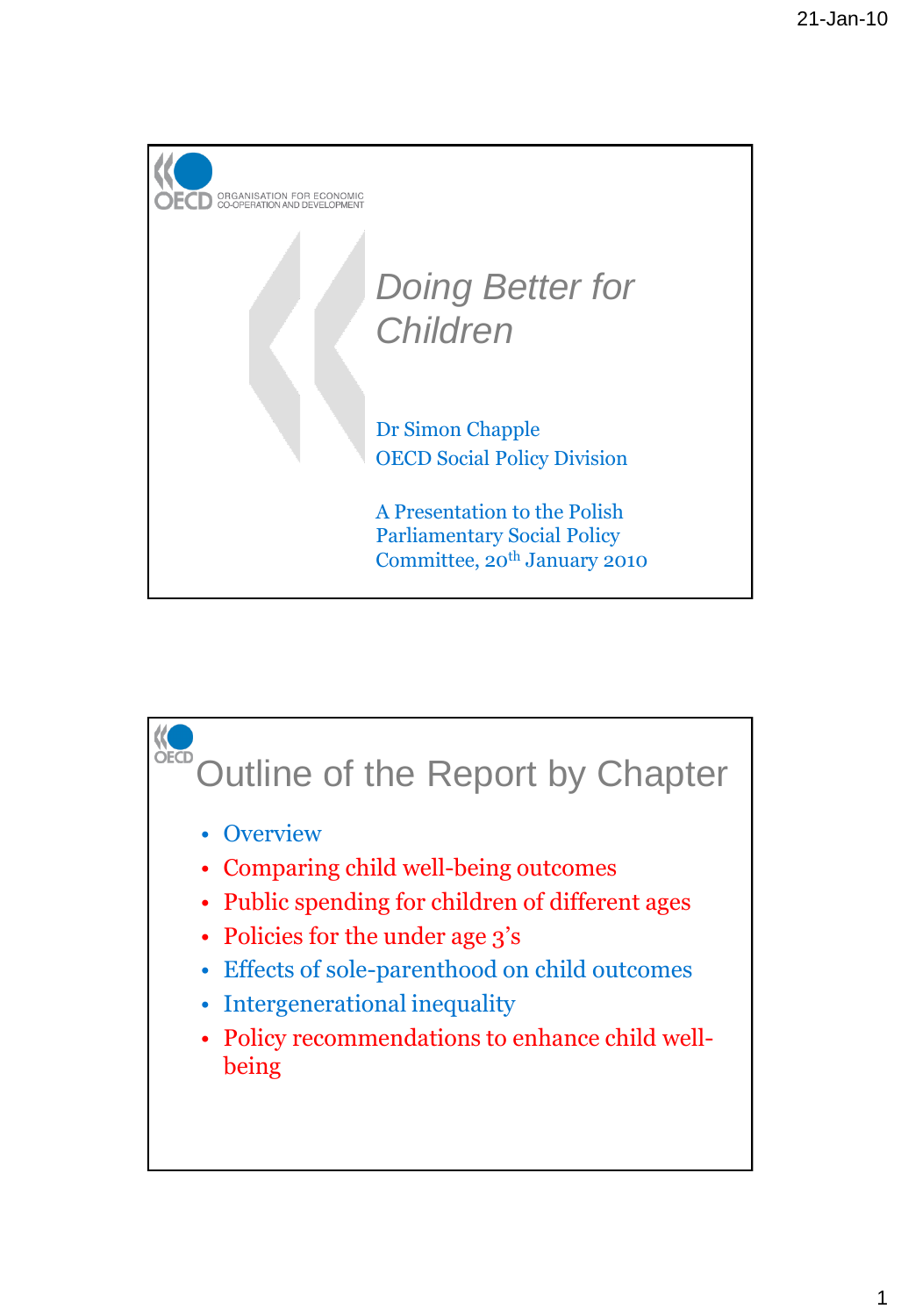

## Child well-being in Poland compared to selected OECD countries

|                      | Material well- | Housing &   | Educational    | Health & | Risky      | Quality of     |
|----------------------|----------------|-------------|----------------|----------|------------|----------------|
|                      | being          | Environment | well-being     | safety   | behaviours | school life    |
| Czech Republic       | 18             | 24          | 19             | 5        | 23         | 17             |
| Denmark              | 2              | 6           | 7              | 4        | 21         | 8              |
| France               | 10             | 10          | 23             | 19       | 12         | 22             |
| Germany              | 16             | 18          | 15             | 9        | 18         | 9              |
| Hungary              | 20             | 21          | 12             | 11       | 25         | 7              |
| Netherlands          | 9              | 17          | $\overline{4}$ | 8        | 9          | 3              |
| Poland               | 28             | 22          | 8              | 14       | 20         | 15             |
| Slovak Republic      | 27             | 25          | 24             |          | 22         | 25             |
| Sweden               | 6              | 3           | 9              | 3        |            | 5              |
| United Kingdom       | 12             | 15          | 22             | 20       | 28         | $\overline{4}$ |
| <b>United States</b> | 23             | 12          | 25             | 24       | 15         | 14             |

Notes: 1 is best ranked and 30 is worst-ranked in the OECD. Countries with grey shading are significantly lower than average, white is around the average and blue is significantly above average performance.

Compared to the rest of the OECD, Poland does poorly for children on Material well-being and Housing & Environment

…examine the 5 indicators within these 2 dimensions in more detail…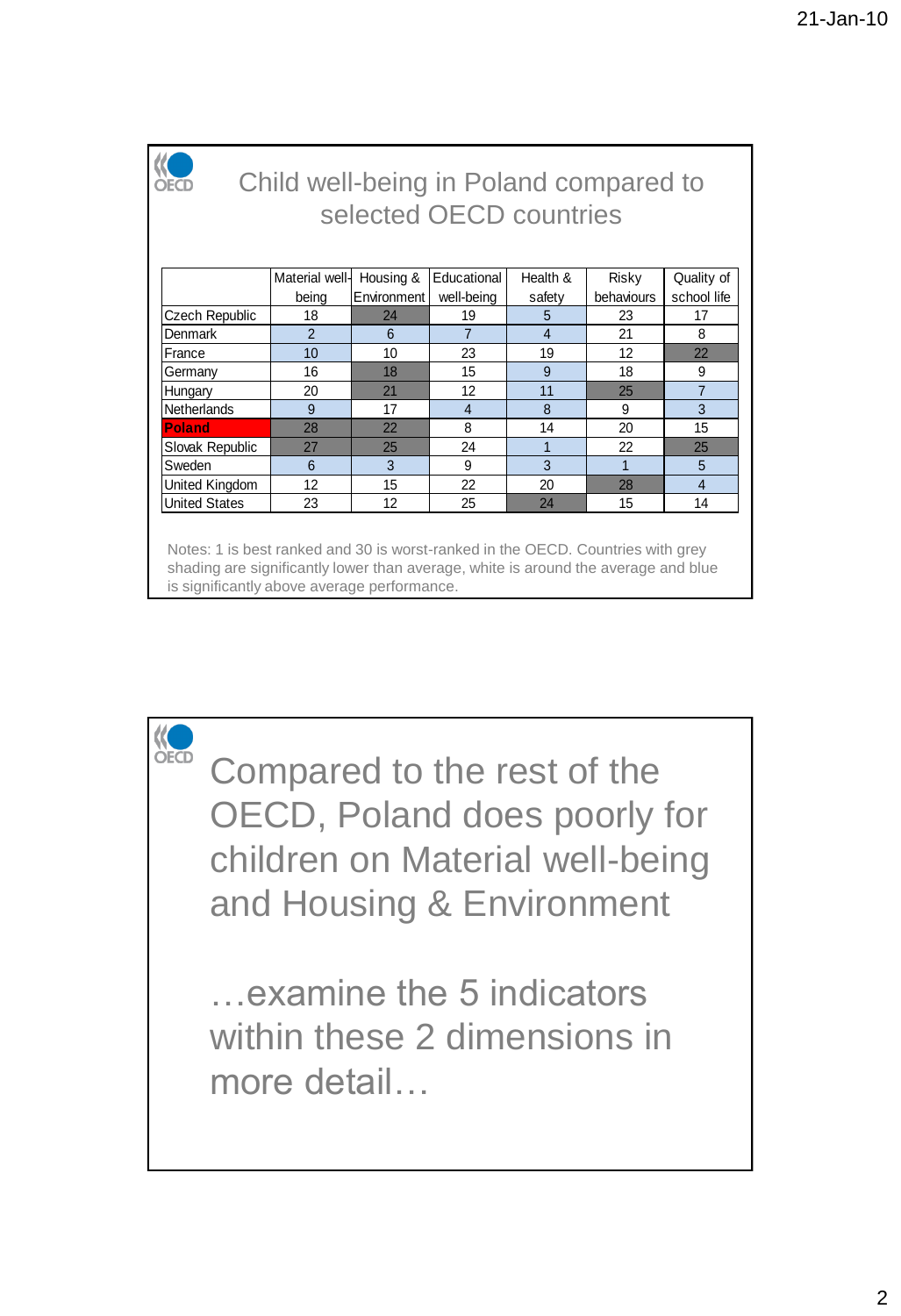

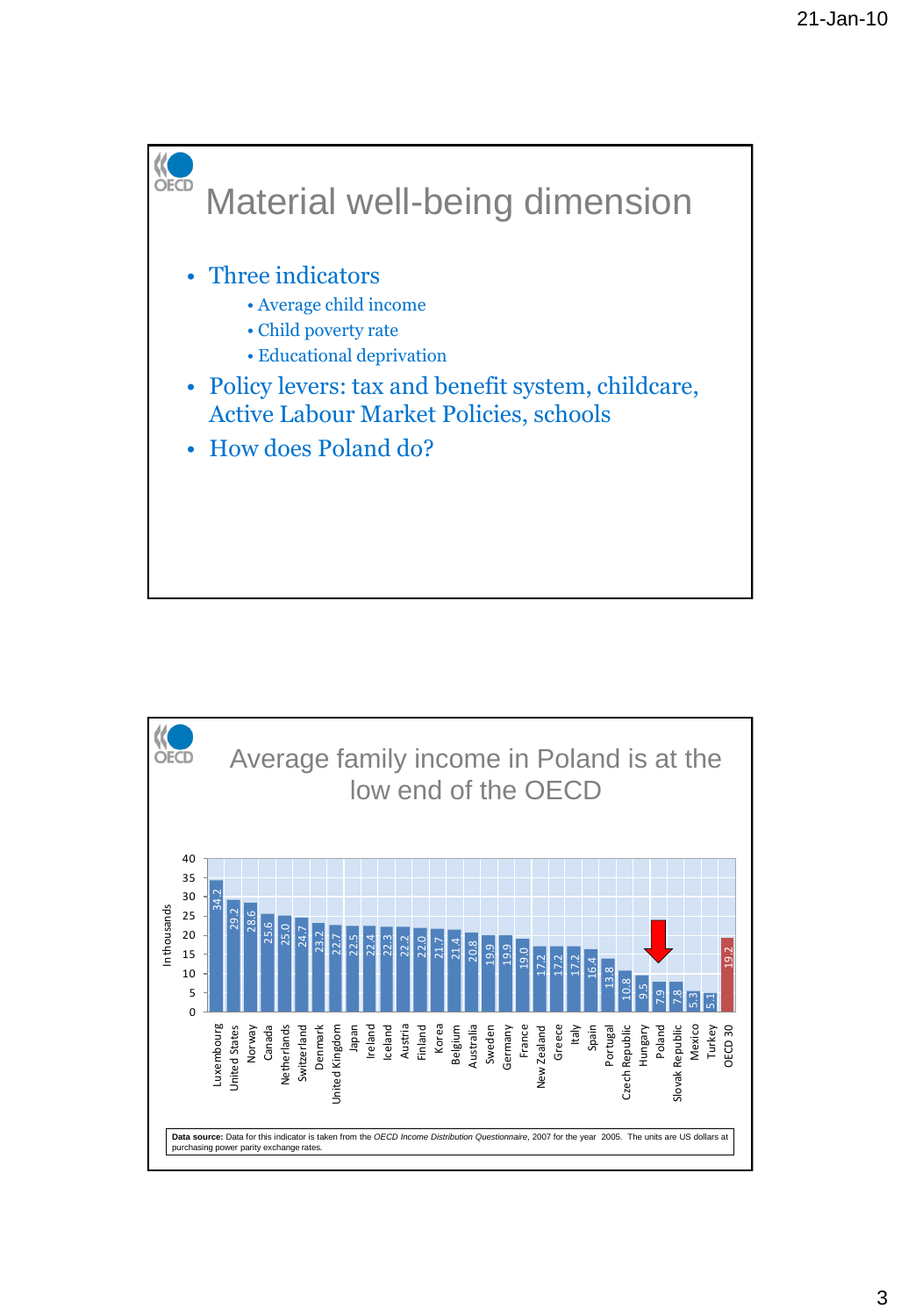

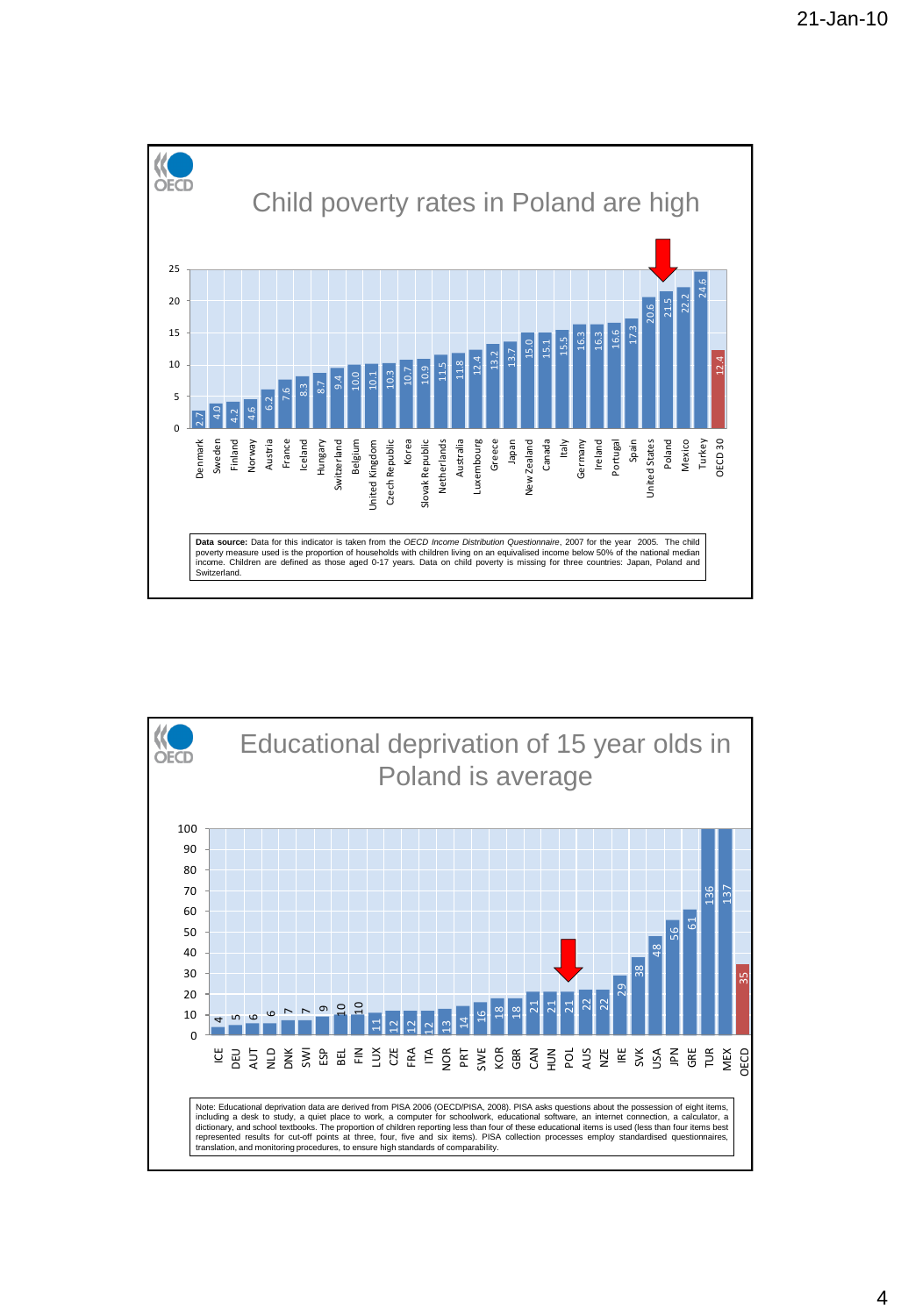

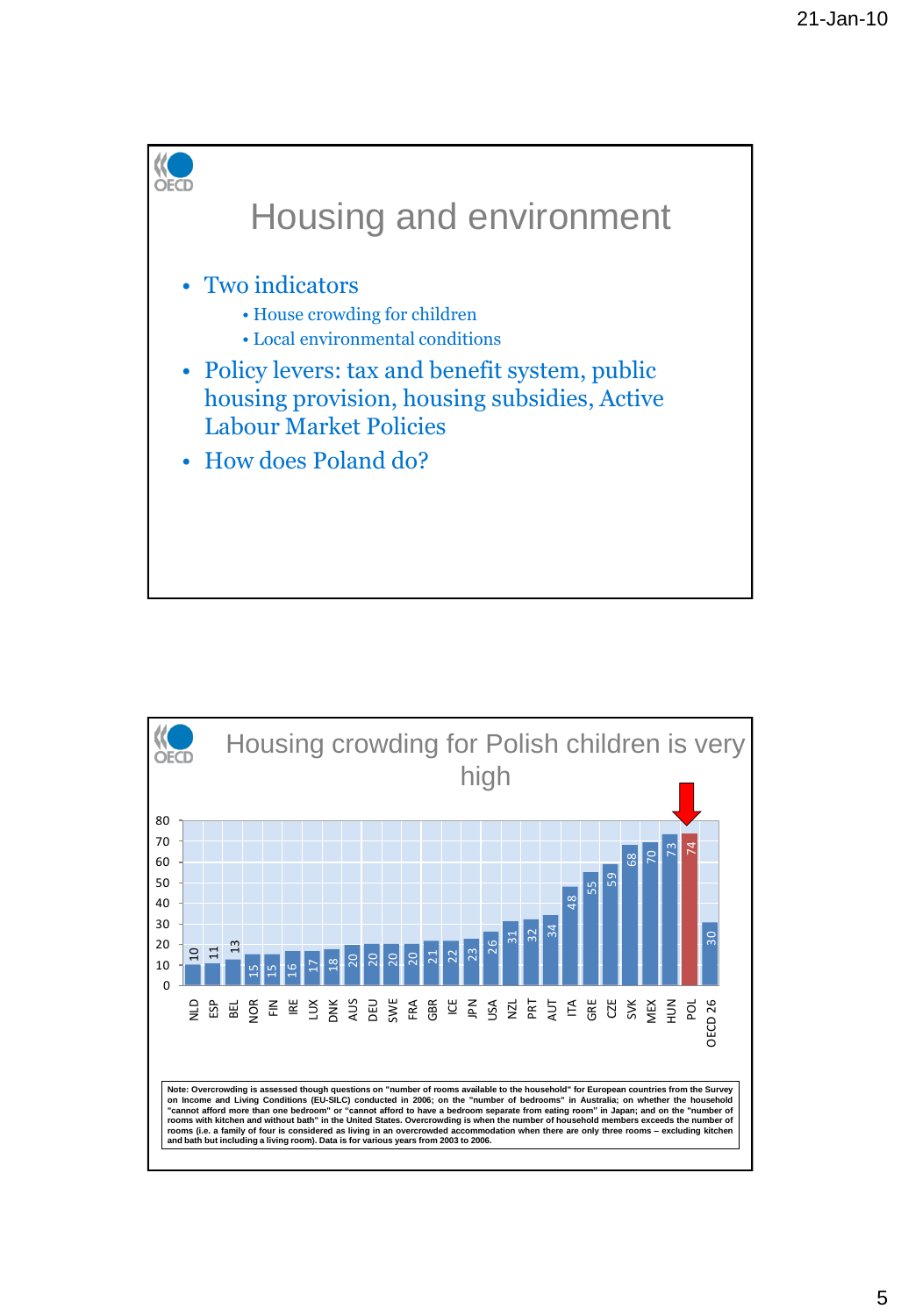

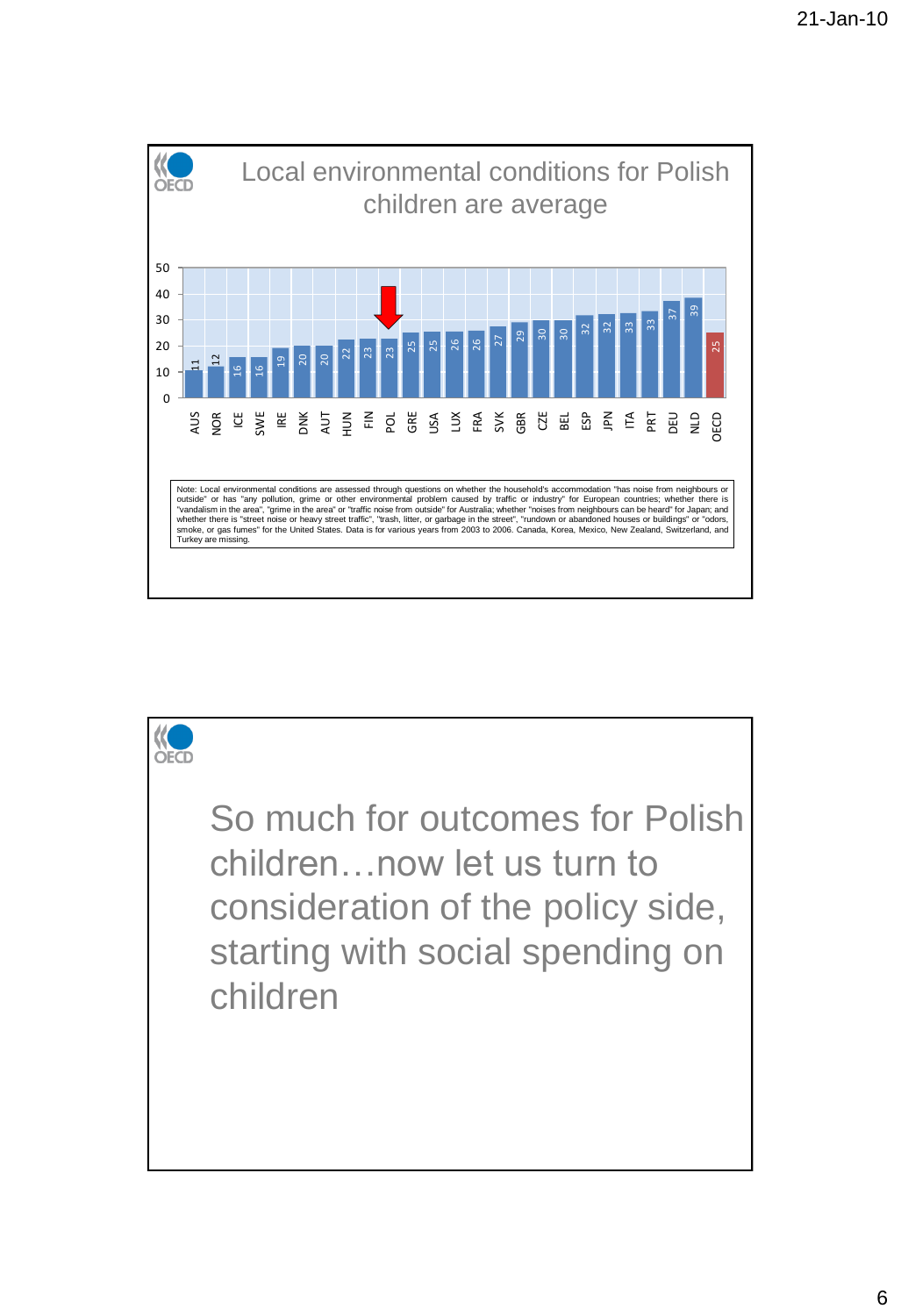

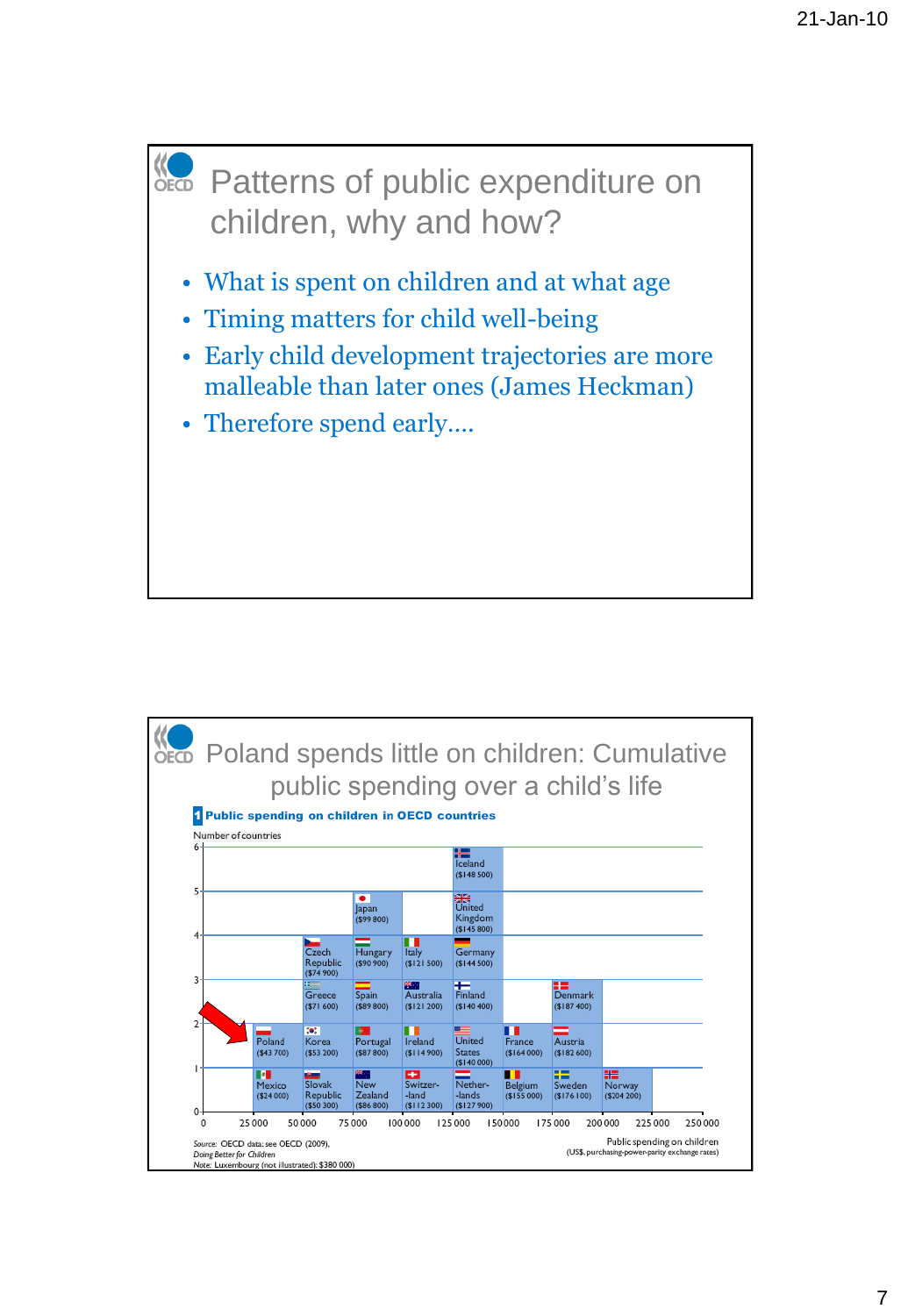

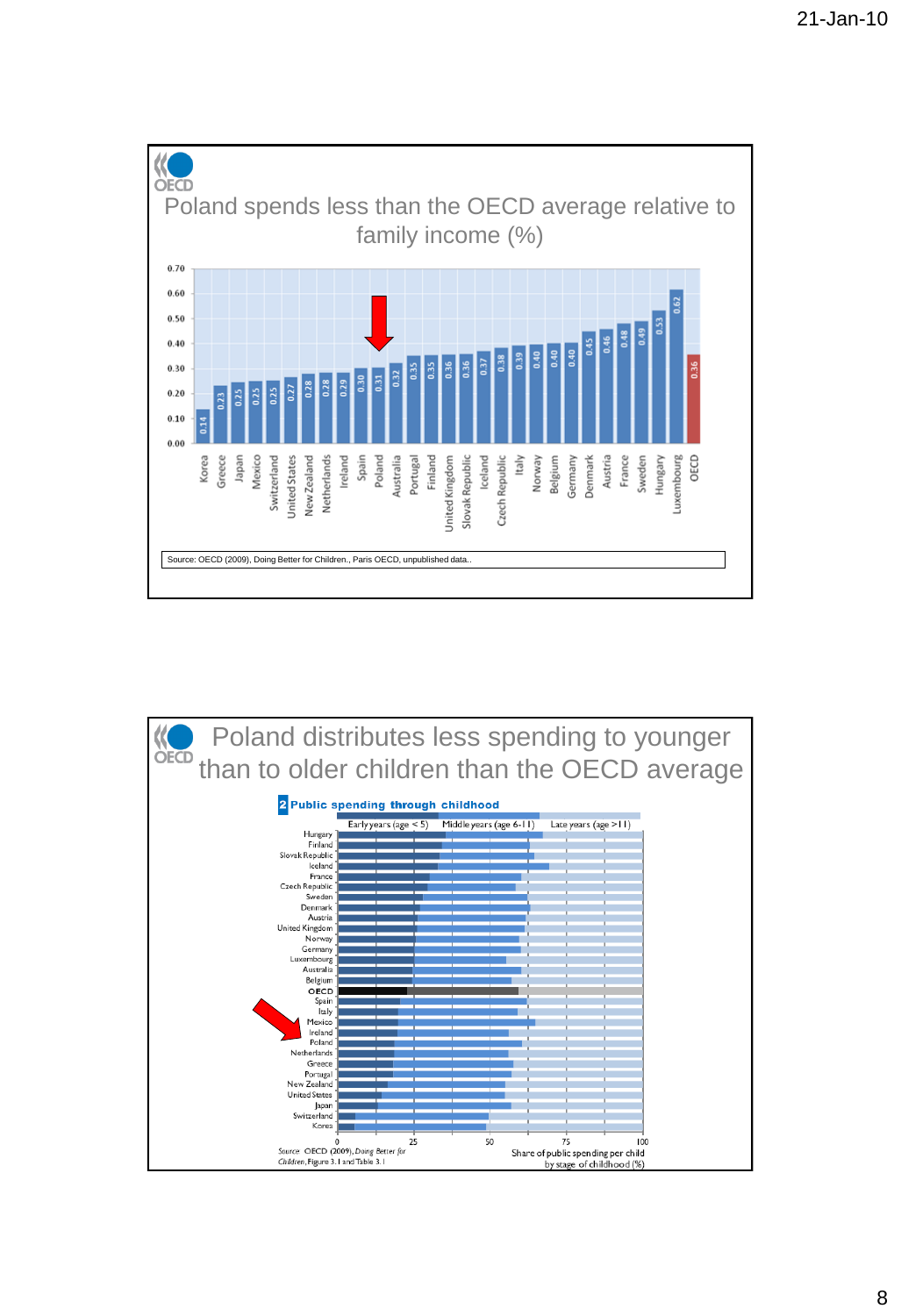

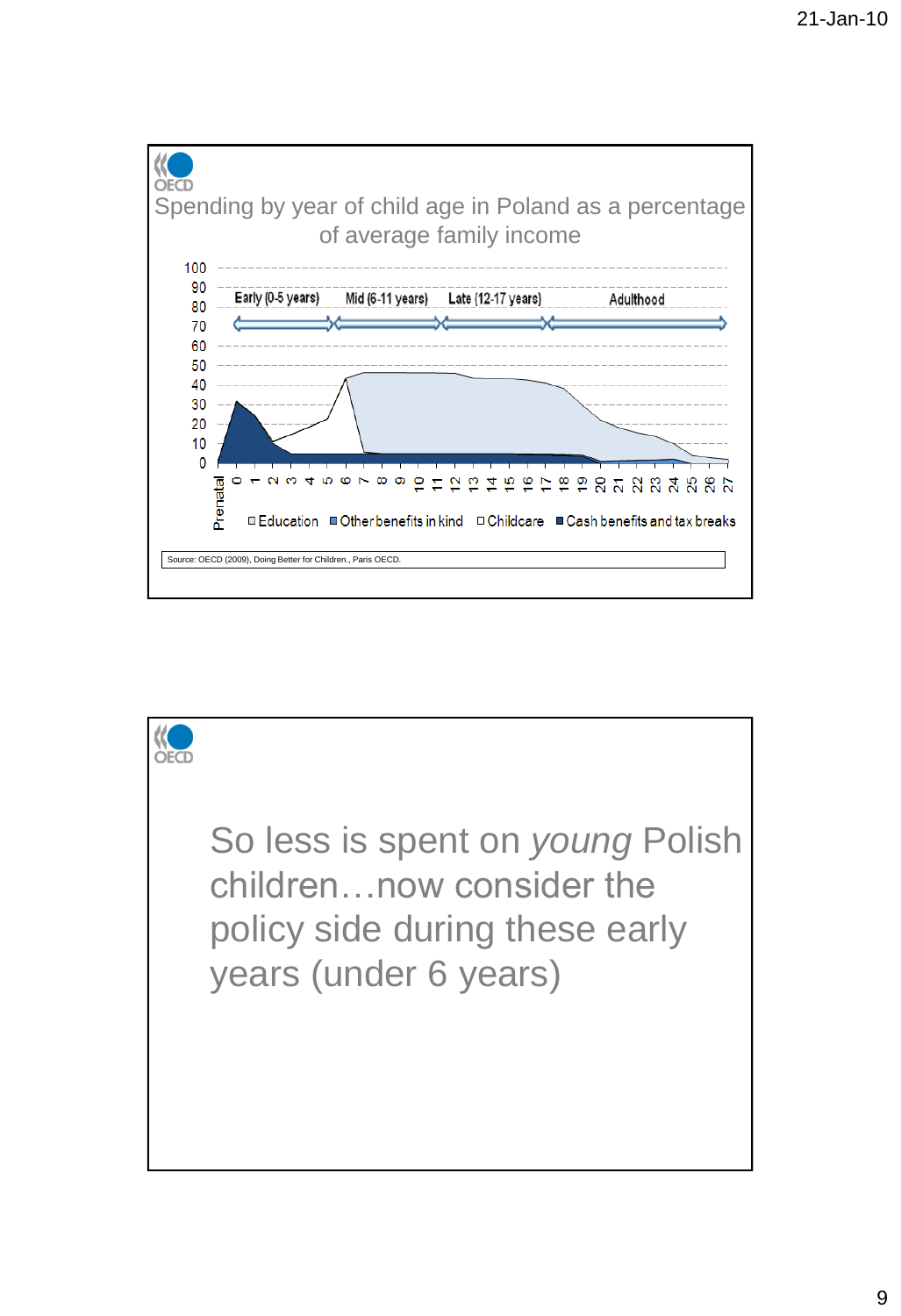## Policies from conception to **OECD** kindergarten to support children • Three stages • Prenatal • Birth • Post-natal up to compulsory school • Considerable variation in policies across the **OECD** • Evidence for the variation in policies is weak • Much more work needed at a country level in evaluating whether these policies work for children

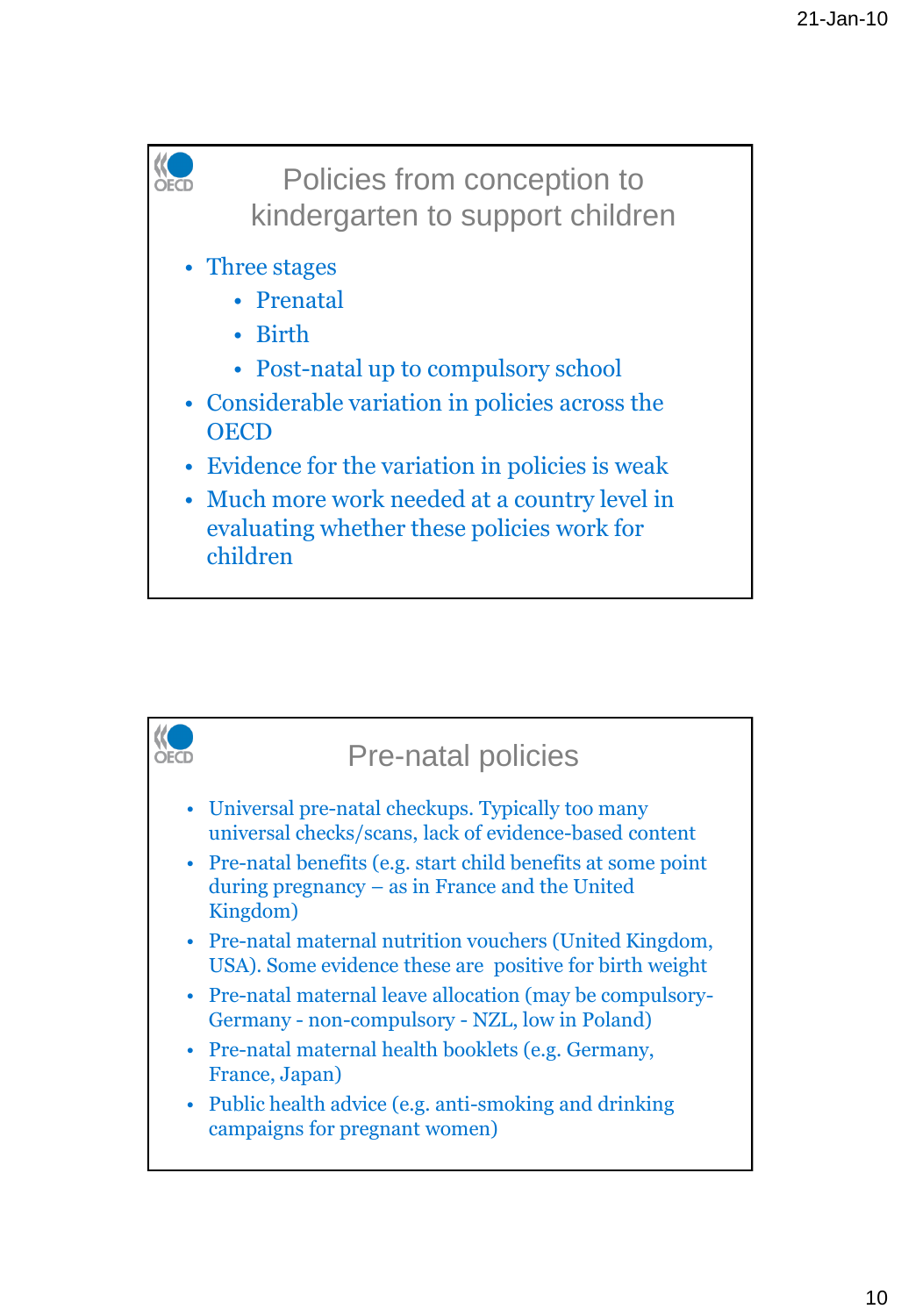

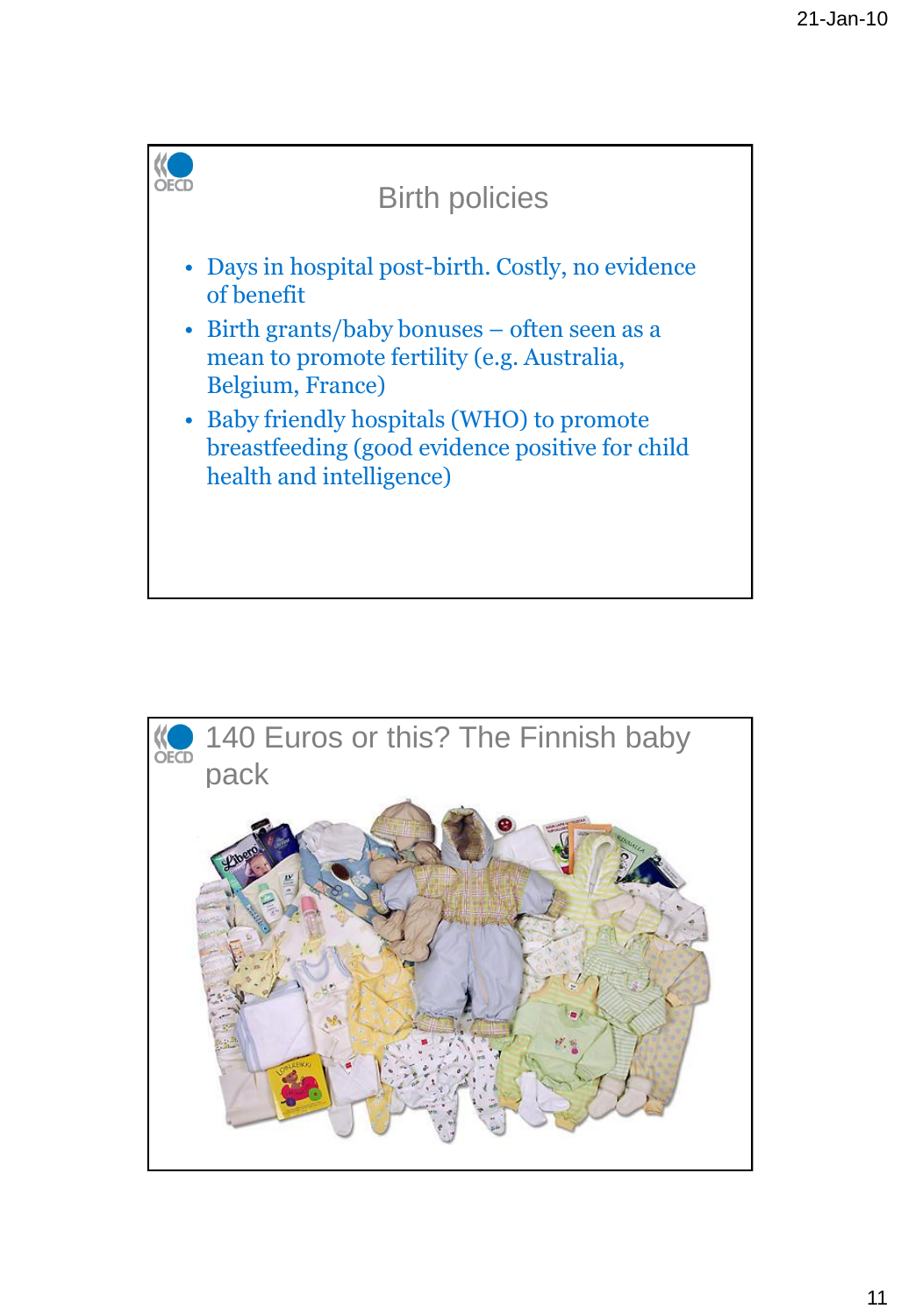

|       | SECD The Polish early childhood system in                                       |      |
|-------|---------------------------------------------------------------------------------|------|
|       | context                                                                         |      |
|       | Medicalisation of the pre-natal systems (births per obstetrician)<br>High       | Low  |
| 4.2   |                                                                                 | 57.0 |
|       | Days in hospital following a normal hospital birth                              |      |
| Low   |                                                                                 | High |
| 1.3   |                                                                                 | 6.2  |
| High  | Medicalisation of the post-natal systems (births per paediatrician)             | Low  |
| 3.1   |                                                                                 | 41.2 |
| Low   | Enrolment rates in child care/early childhood education around 2005 (3-5 years) | High |
| 33.9% |                                                                                 | 100% |
|       | $1/2$ a standard deviation<br>Poland<br>OECD average                            |      |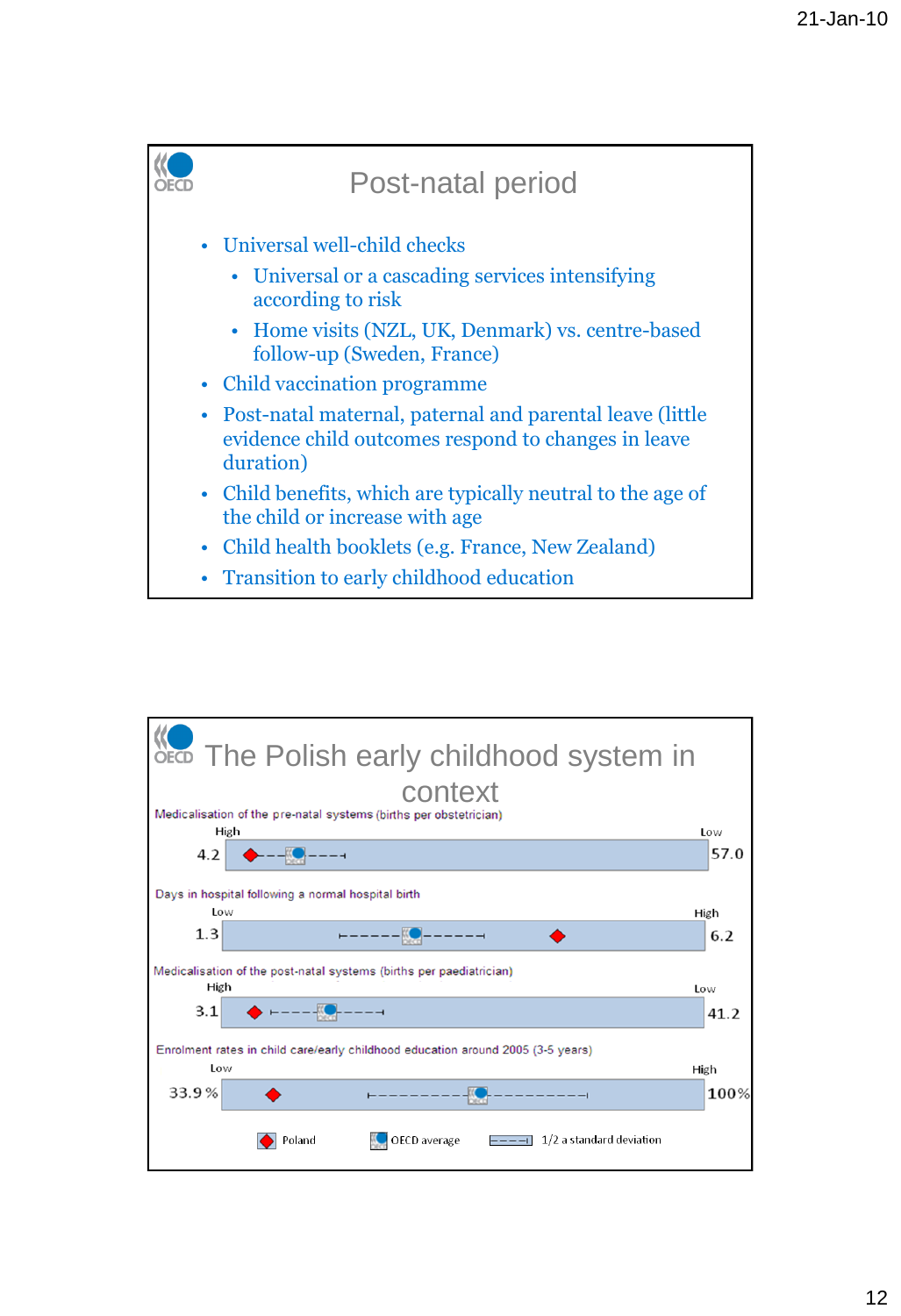

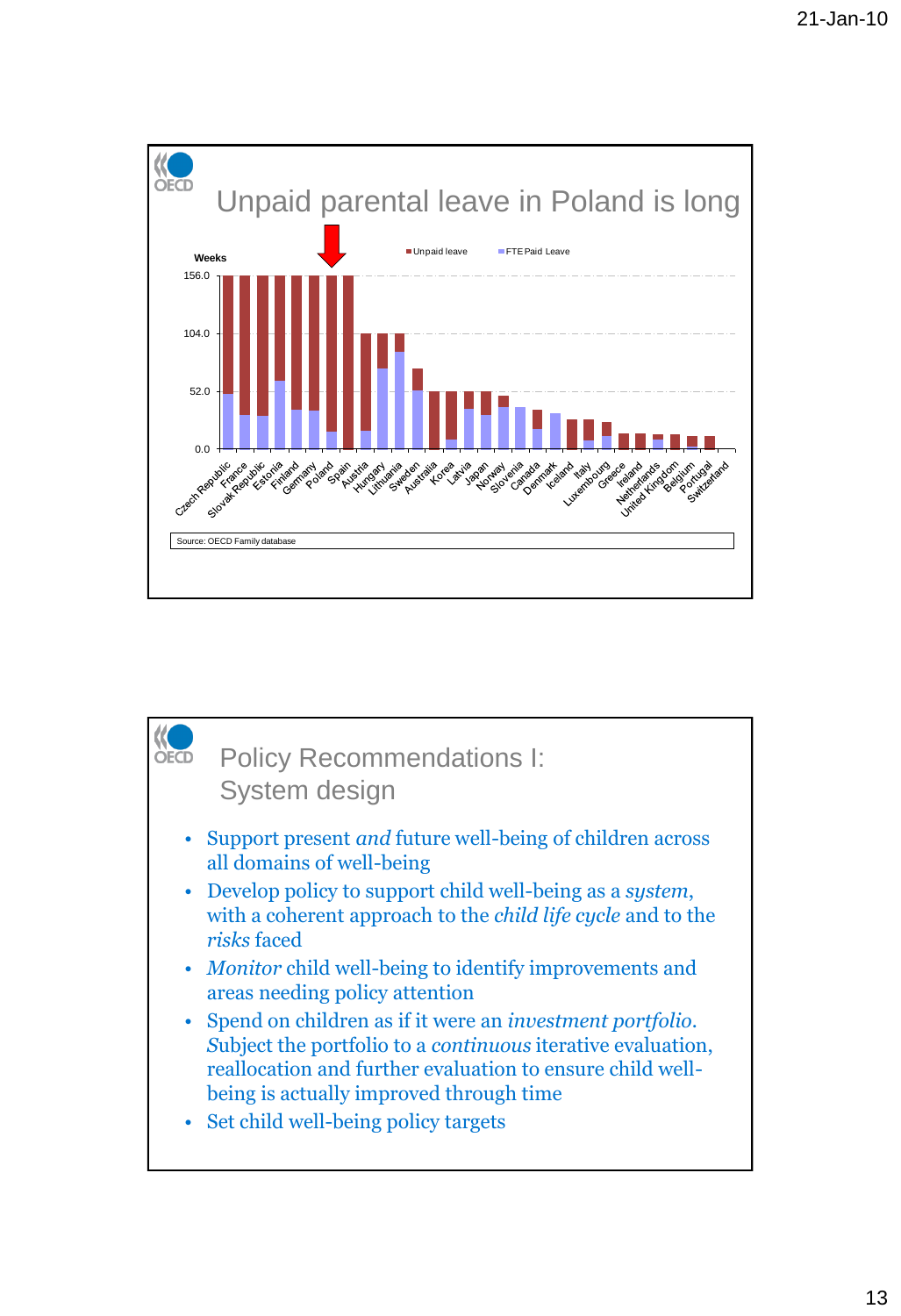

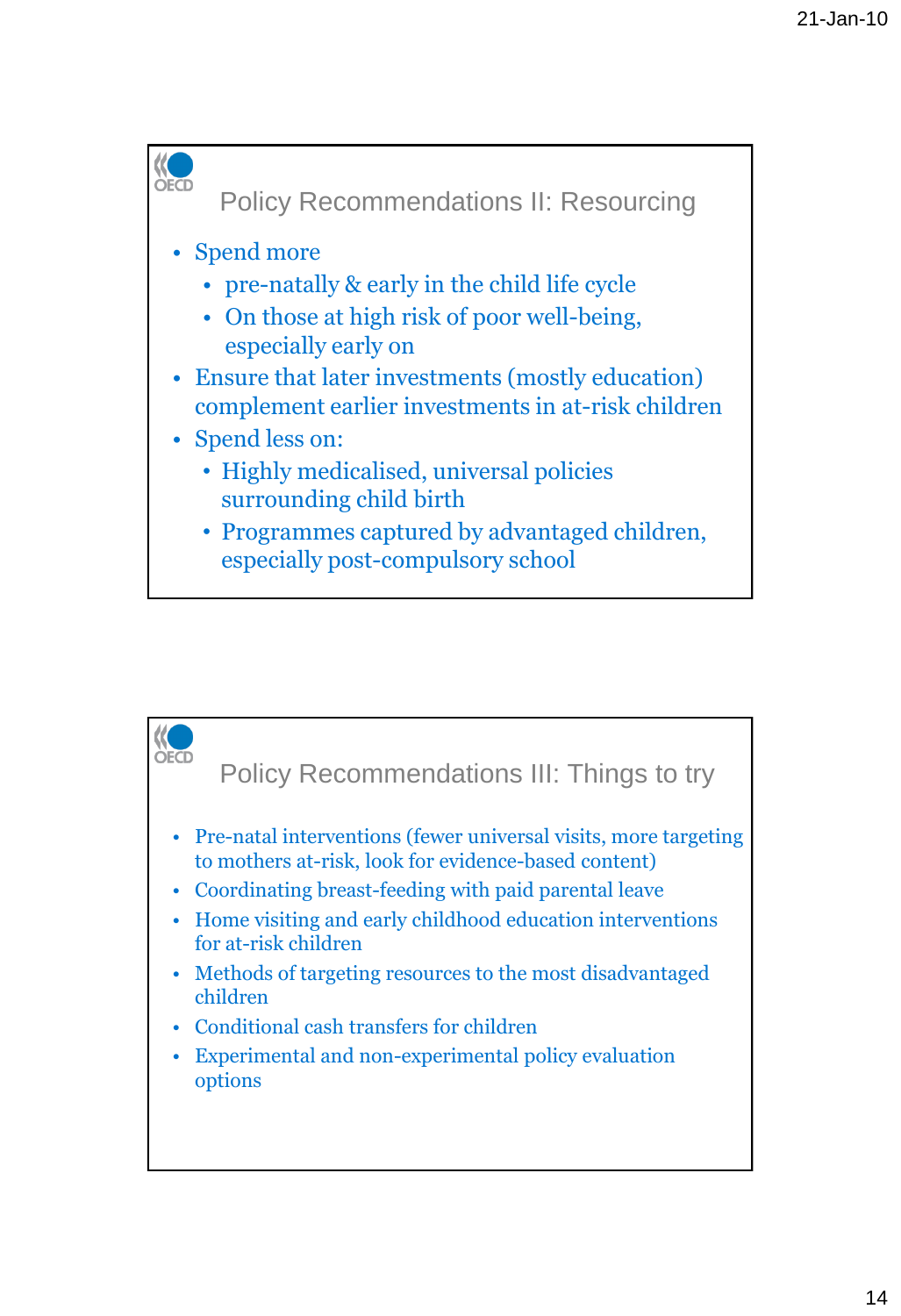## KO

While the quality of children's lives in Poland is not always good, is this compensated for by high numbers of children? No…aspects of the Polish child/family system are not working as well as they might

| Total fertility |            | Change in<br>total fertility<br>rate, 2000-<br>2008                                                                                                                    |
|-----------------|------------|------------------------------------------------------------------------------------------------------------------------------------------------------------------------|
|                 |            | 0.02                                                                                                                                                                   |
|                 |            | 0.06                                                                                                                                                                   |
|                 |            | 0.36                                                                                                                                                                   |
|                 |            | -0.67                                                                                                                                                                  |
|                 | rate, 2008 | Polish fertility is relatively low and not rebounding<br>in recent years<br>1.39 Poland (21st lowest)<br>1.71 Average OECD-30<br>2.18 High: Sweden<br>1.19 Low: Mexico |